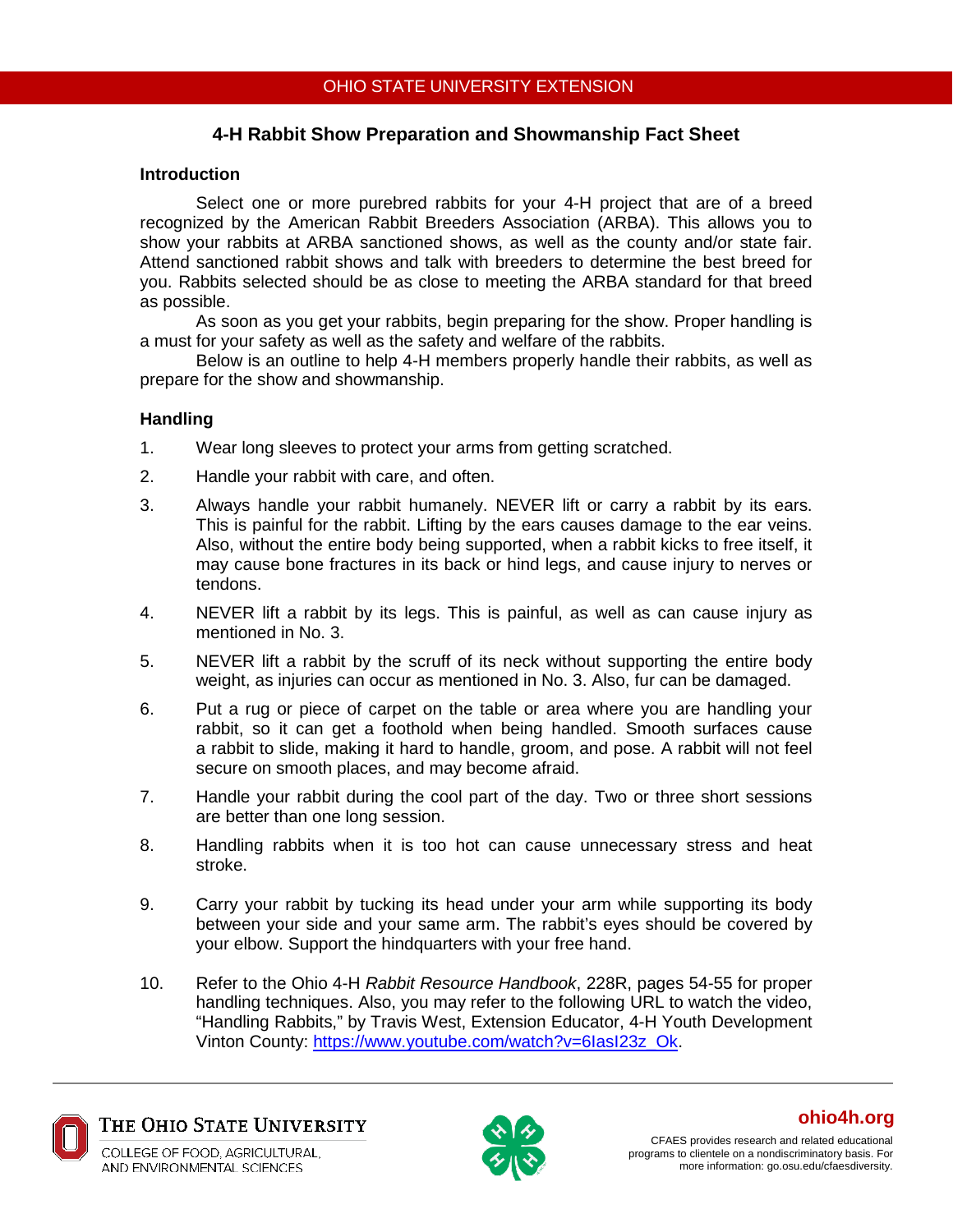### **Show Preparation**

Show preparation begins with proper care and handling as soon as you select your 4-H rabbits. Rabbits need to be in good condition, which, as defined in the ARBA Standard, refers to their health, cleanliness, fur, and grooming. Hutches and cages need to be kept clean. Rabbits need fresh water daily, as well as a balanced diet for their age and purpose. Keep rabbits out of direct sunlight to prevent their fur from fading. Monitor your rabbit daily and note any changes in its behavior or condition.

### **Grooming**

- 1. Begin grooming your rabbit at least six weeks before the show.
- 2. Groom in the cool part of the day.
- 3. Use a table covered with a rug or piece of carpet as a grooming stand. Make sure the table is sturdy and does not wobble while grooming your rabbit.
- 4. For the first few days of grooming, moisten your hands and rub them through the rabbit's fur (from head to tail) until it is damp.
- 5. Once the fur is damp, stroke the rabbit from head to tail several times to remove dead fur.
- 6. Do not rub the fur backwards (from tail to head) as that can break the guard hairs.
- 7. Repeat steps 4 through 6 for several days.
- 8. Then continue to groom your rabbit daily by stroking the fur from head to tail without dampening the fur. This makes the fur shiny and tight.
- 9. Daily grooming improves the appearance of your rabbit, and tames it, making it easier to handle.

# **Posing Your Rabbit**

- 1. While grooming, put your rabbit in the proper show position for its breed, and teach it to stay in that position.
- 2. If you do not know the show position for your breed, put it in the most common pose as follows:
	- a. Place it on the table. Face the rabbit to your right if you are left-handed or to your left if you are right-handed. (This makes it easier to pick the rabbit up.)
	- b. Place the tip of the front feet so they are even with the rabbit's eyes.
	- c. Place the tip of the hind feet even with the rabbit's hip bones.
	- d. Make sure the rabbit's tail is showing and not tucked under its body.

#### **Showmanship**

Rabbit showmanship is a combination of a 4-H member's knowledge of good rabbit management and care, and how that information is presented to a judge; the ability to handle and show the rabbit according to the American Rabbit Breeders Association breed standard; cleanliness and condition of the rabbit; the 4-H member's knowledge of his or her rabbit's good qualities, as well as its faults or disqualifications according to its breed standard. In addition, the 4-H member's appearance, show ring ethics, and sportsmanship are a part of showmanship.

During a showmanship class, the 4-H member should wear a long sleeve shirt or show coat, such as a white lab coat. Long pants or skirt, and shoes with closed toes and heels should be worn. Jewelry that dangles and gets in the way should not be worn.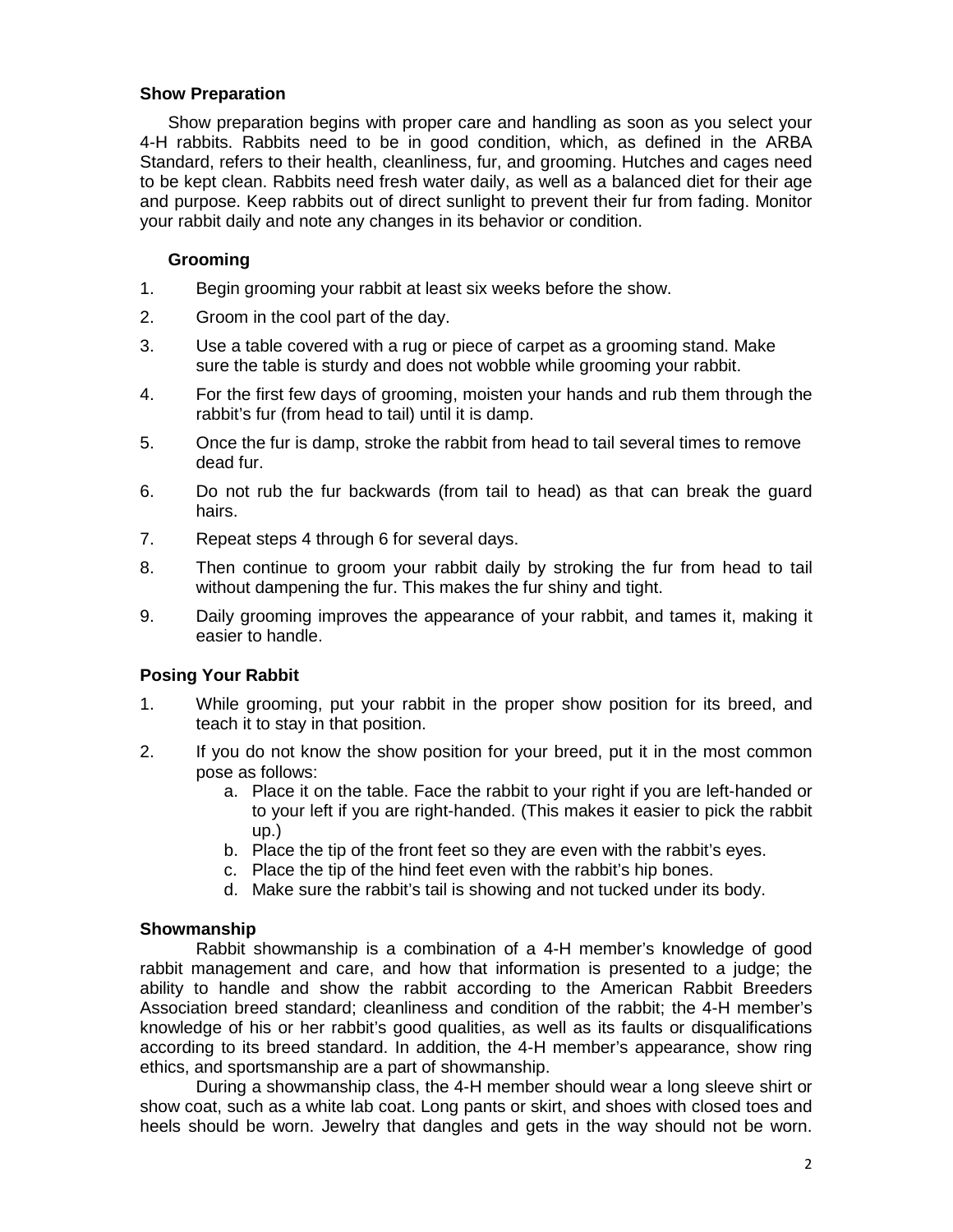Long hair should be tied back in such a way that it does not interfere with presentation of the rabbit.

4-H'ers will be asked age-appropriate questions related to subject matter such as proper care, health, nutrition, production, and their rabbit's breed, variety, class and fur descriptions according to the ARBA *Standard of Perfection*. Youth will also be expected to properly handle their rabbits and examine them for faults and disqualifications according to the ARBA *Standard of Perfection*.

Once your rabbit is used to being handled, begin practicing showmanship. Work with your rabbit every day or every other day. Get your rabbit used to being around other people, strange noises, and other rabbits. The steps below explain how to examine a rabbit for faults, disqualifications and general conformation. Refer to the Ohio 4-H *Rabbit Resource Handbook*, 228R, Chapter 10, Show Preparation for further information.

# **Examination**

- 1. Carry rabbit to judging table or removing rabbit from cage.
- 2. Properly pose your rabbit.
- 3. Examine your rabbit in the following order. Tell the judge what you are looking for.

| a. | Ears – Check for:                                             |
|----|---------------------------------------------------------------|
|    | Ear canker; Illegible or missing tattoo;                      |
|    | Size and carriage of ears; Torn or missing part of ear        |
| b. | $Eyes - Check for:$                                           |
|    | Wall eye (white cornea); Spots on eyes; Mismatched eye color; |
|    | Runny or waany avec                                           |

- Runny or weepy eyes *c. Nose – Check for:* Colds (white nasal discharge)
- *d. Teeth – Check for:* Malocclusion (buck or wolf teeth); Simple malocclusion (butting teeth); Broken or missing tooth
- *e. Chin/Neck Area – Check for:* Dewlap (does); Abscesses
- *f. Front Legs – Check for:* Bent, bowed or deformed
- *g. Front Feet and Toenails – Check for:* Missing toenails (5 on each front foot), including dewclaw; Broken toenails (too short to determine color); Unmatched toenails; Nail color not meeting breed standard
- *h. Abdomen – Check for:* Mastitis or swollen teats; Tumor, rupture or hernia; Abscesses
- *i. Hind Legs – Check for:* Bent, bowed, deformed, or severely cow hocked
- *j. Hocks – Check for:* Sore hocks (bloody)
- *k. Hind Feet and Toenails – Check for:* Missing toenails (4 on each hind foot); Broken toenails (too short to determine color); Unmatched toenails Nail color not meeting breed standard
- *l. Sex – Check for:* Vent disease; Missing testicle(s) on Senior Buck; Junior Buck with only one testicle showing; split penis
- *m. Tail – Check for:* Stub, broken or wry tail